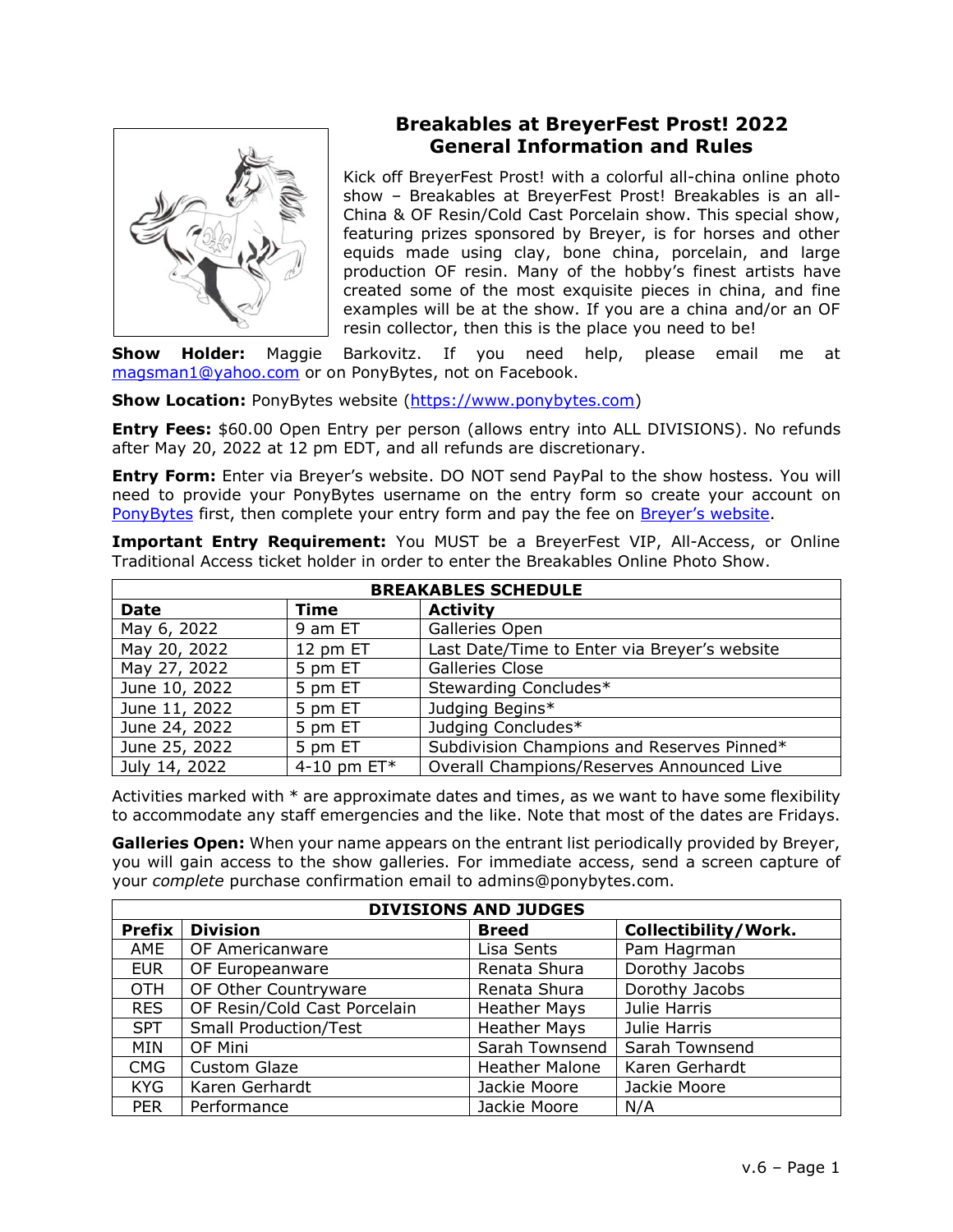**Breakables at BreyerFest Meet 'N Greet**! While the show itself is being held online again this year, the awards presentation will be LIVE at BreyerFest! But wait, in addition to the awards presentation we will be hosting the Breakables Meet N' Greet! This special night will include educational presentations from ceramic artists and collectors. Learn about the connection between Hagen-Renaker and Breyer, including some fun spotting the Breyer that was originally a china! Show entrants attending BreyerFest in person may have a table to showcase chinas and chat with fellow collectors. More info including the event's program coming soon! Event will be held at the Clarion, Thursday, July 14, 2022, 4-10 pm (or later if NAN runs over). **Please note:** NO SALES PERMITTED AT THE MEET 'N GREET. Tables are reserved for show entrants, but the Meet 'N Greet is open to all BreyerFest attendees.

**Awards:** 1st to 5th place digital flats will be awarded for each class. They will be available to download and print at home directly off PonyBytes! Subdivision Champs & Reserves will receive specially-designed rosettes, exclusive to Breakables at BreyerFest. Overall Breed Champs & Reserves, Collectibility Champs & Reserves, Workmanship Champs & Reserves, and Performance Champs & Reserves will be awarded a special ceramic award, designed specifically for the show and produced and glazed by HR TN/Kristina Francis! Overall Grand Champs & Reserves from each division will be awarded a special model from Breyer – thank you, Breyer! Awards and prizes will be mailed at no cost to winners if they are Online Traditional Access ticket holders and not able to be present at the Breakables Awards presentation at BreyerFest. VIP and All-Access ticket holders must pick their awards up at the Thursday evening ceremony.

#### **Tips for Taking Photos**

- Use a plain background that does not distract from your model. It does not need to be a realistic background. No digital backgrounds, digital frames, or date/time stamps. **NOTE**: For Prost! German Theme classes, you MAY use a German-themed background to enhance your entry. You can use any background, but may not modify the model itself.
- Do not use halters for halter classes. Molded-on tack or a rider/handler is fine.
- Make sure that judges can clearly see your whole model in your photo and that it does not blend into the background or have its ears, nose, or tail out of the frame.
- Take your photo of your model standing on a flat surface and not in grass or dirt, so that the hooves can clearly be seen and are not obstructed.
- Take your photo from "eye level" of a person in scale with the model, not angled from above, below, or the sides. The judges need to see the model straight-on from the side. You do not need a photo of each side of your model (one photo per class).
- Be sure to have good lighting angles so shadows do not cover details on your model. Cloudy days outside or multiple lights at different angles inside work best.
- Adjust camera settings so that you have a crisp and in focus photo of your model. Check that your background or foreground is not in focus instead of your model.
- Make sure that your model takes up most of the photo. Photos can be cropped or resized.
- Photo manipulation other than cropping and resizing is strictly forbidden and any digital alteration will disqualify the entry. You are NOT allowed to digitally touch up, alter, or add to the photo in any manner, including alteration of the appearance of the model, tack, rider, props, background, etc. Also, do NOT mirror image or flip a photo. Prost! German Theme classes are the only exception to this rule.
- Please do not put watermarks on your photos.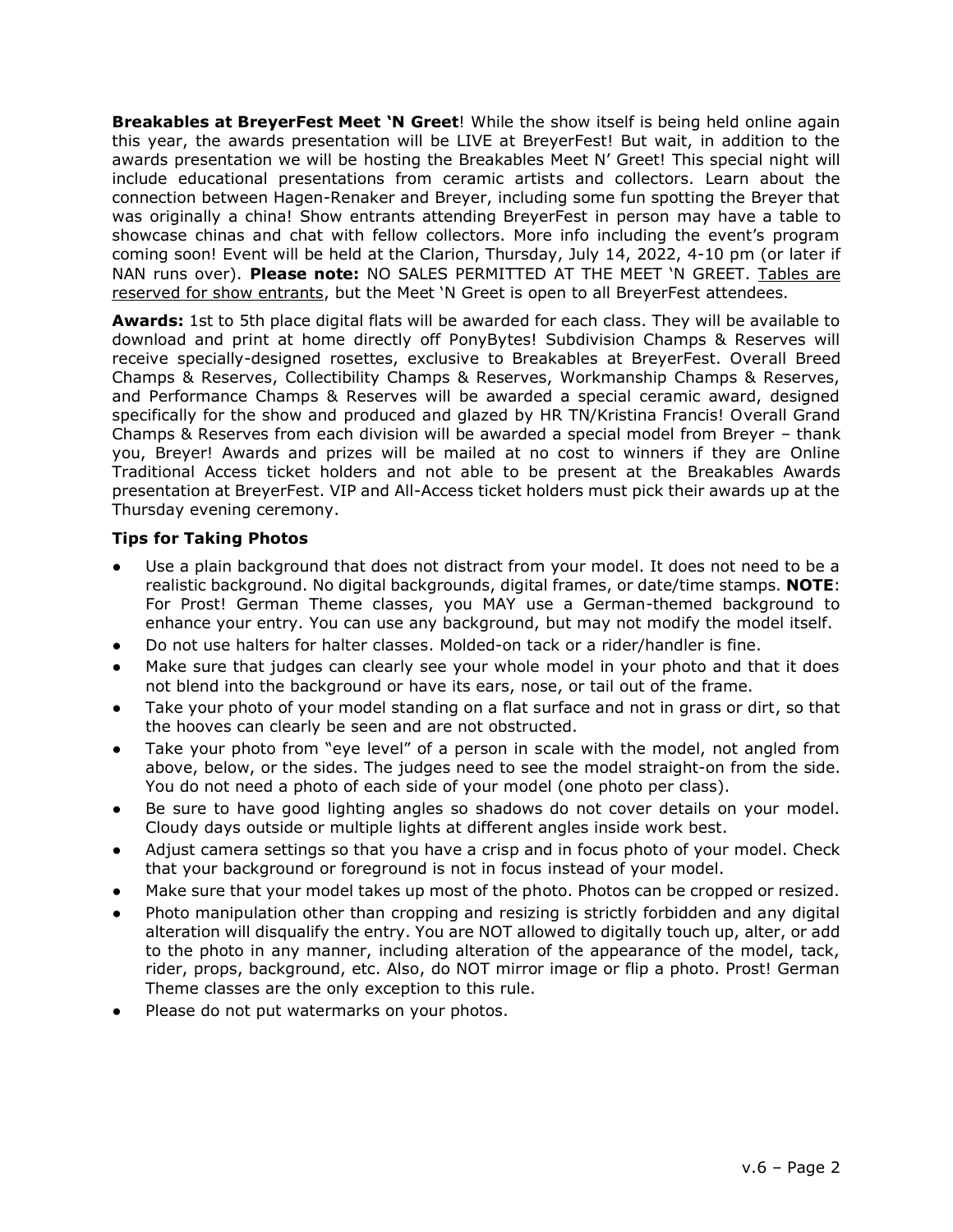#### **Eligible Models and Photos**

- Photos must be JPGs, and 1000 pixels on the long side and no more than 200 kb in size.
- You must be the current owner of the model in the photo. No sold models, models on time pays to another person, loaned, co-owned, or syndicated models are allowed. If you sold the model, you cannot enter it in the show. No proxy entries are allowed.
- If you purchased a model, you must use your own photos, not those belonging to the seller. In other words, you must submit your own new photo.
- No custom cold-painted chinas are allowed to show in this show. These are considered customized pieces by the show holder and belong at a show with a CM division.

#### **Using PonyBytes to Create Entries**

- Before you enter the show, you need to have an account on [PonyBytes.](http://www.ponybytes.com/) Do not use your real name as your username. You can change your username by clicking this [link.](https://www.ponybytes.com/forum/usercp.php?action=changename)
- You do not have to wait for the show galleries to open in order to start working on entries. You can join PonyBytes and then start uploading photos to your MyGallery personal storage space, and then you will simply copy your images to the show galleries later.
- [Edit your PonyBytes account settings](https://www.ponybytes.com/forum/usercp.php?action=options) to match these so we can get ahold of you about any problems with your entries:
	- Receive emails from the administrators
	- Receive private messages from other users
	- Alert me with a notice when I receive a private message
	- Notify me by email when I receive a new private message
	- Do not check the box marked "Hide your email from other members"
- After you've created your account, review the following PonyBytes Help documents:
	- Thoroughly review [the Uploading Photos Help document.](https://www.ponybytes.com/forum/misc.php?action=help&hid=28https://www.ponybytes.com/forum/misc.php?action=help&hid=28)
	- Thoroughly review [the Formatting Entries Help document.](https://www.ponybytes.com/forum/misc.php?action=help&hid=31)
	- If you do not format entries correctly, you will not receive awards.
	- If you want to include documentation, consult [this Help document.](https://www.ponybytes.com/forum/misc.php?action=help&hid=35)
- Title and Description Fields:
	- In the Title field, put the breed of your model.
	- In the Description field after OTHER\* insert the following:
		- If the class is a "Breed" class, your horse's breed and gender.
		- If the class is a "Collectibility" class, your horse's maker, the model or edition name, and you are strongly encouraged to include years made, no. made, as well as any other information you feel will enhance your collectibility entry.
		- If the class is a "Workmanship" class, you do not need additional information.
		- If the class is a Performance class, include a description with each entry to tell the judge what is going on in the photo.
	- Entries lacking appropriate information may be disqualified.
- Event Info for PonyBytes Advanced Formatting Users:
	- For Breed classes use: Breed
	- For Collectibility classes use: Collectibility
	- For Workmanship classes use: Workmanship
	- For Performance classes use:
		- For Western classes use: Western
		- For English classes use: English
		- For Any other performance class use: Other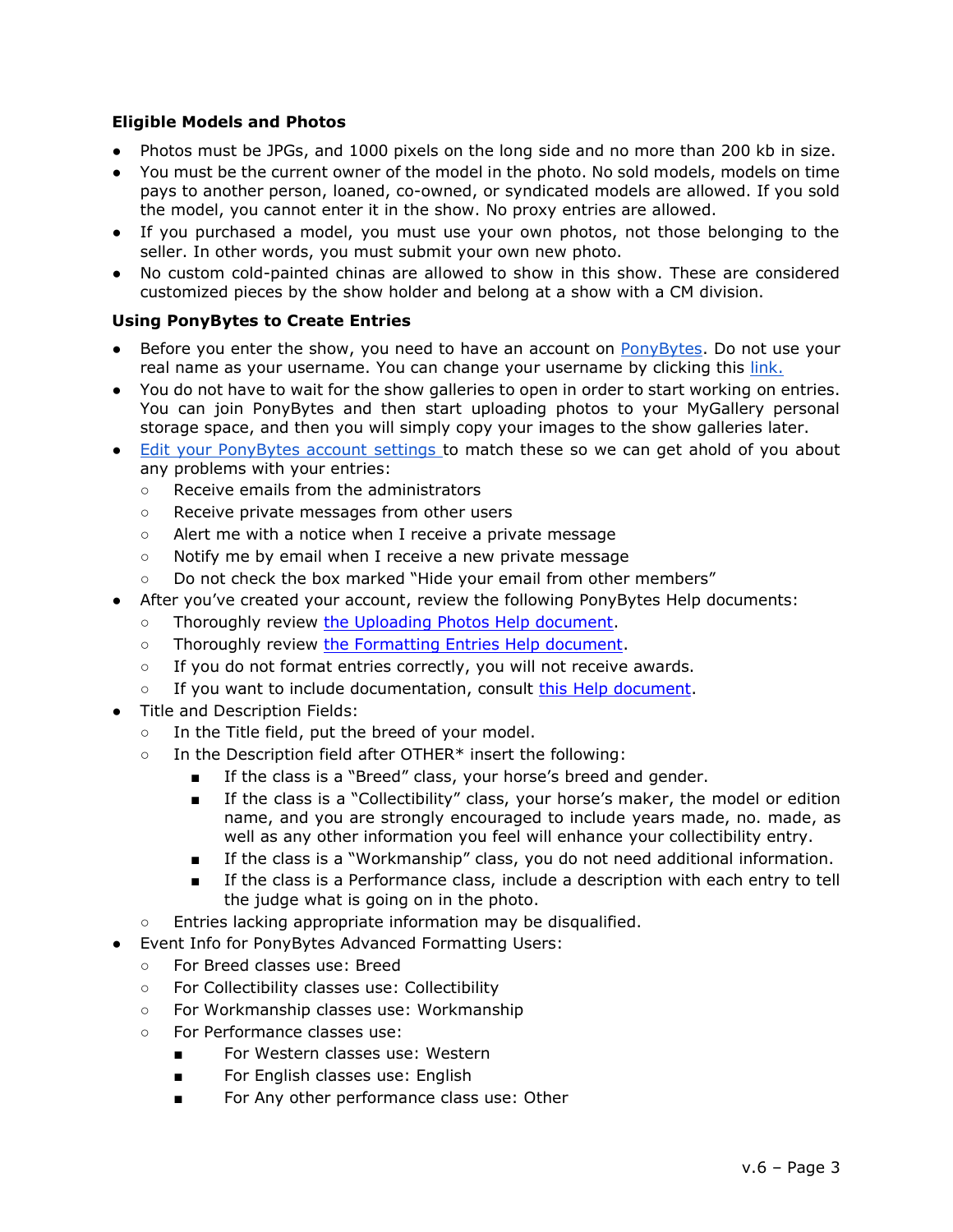- When you copy a photo into the show galleries, make sure the "Notify me of comments" box is checked. When you receive notification of a comment made by a steward, you can review and respond to the comment by navigating to the Reports area on PonyBytes, and clicking the "My Comments" link. The stewards use comments a lot, so check often.
- Although stewards will be checking entries, making sure that entries are formatted correctly and in the right class is ultimately the entrant's responsibility. For your own sake, do not wait until the last moment to enter and expect to have all questions answered before the entry deadline.
- **PLEASE PAY ATTENTION TO ALL BREAKABLES DEADLINES AND NOTIFICATIONS.**  These deadlines may coincide with another event on your calendar. **It is the ENTRANT's responsibility to plan accordingly – if a show staffer needs to contact you about misplaced entries, YOU need to be available to answer questions all the way through at least the "Stewarding Concludes" deadline and preferably all the way through the "Judging Concludes" deadline or risk disqualification.** No exceptions.
- **Do Not Mess with Your Entries:** After the "Galleries Close" deadline (May 27, 2022 at 5 pm EDT) DO NOT attempt to add, edit, or delete entries or the photo(s) will be permanently bounced out of the show and we cannot put them back.

#### **Entry Limits**

- Each model may only enter one breed class and one collectibility or workmanship class.
- Each model may also enter the Prost! German Theme class and the Keith Bean Collector's class (Halter only, there is no Keith Bean Collector's class for Performance). Placings in these last two classes will not count towards sub-division champs/reserves, division champs/reserves and overalls.
- You cannot enter two workmanship classes. If for example, you have a horse that is a Black Sabino, you need to decide whether you want to enter it in the Black class in the Base Coat section or in the Sabino class in the Pinto Coat section. It cannot enter both.
- Only one photo per model per class is allowed.
- There is no entry limit on the number of entries you can have per class.
- Foals are to be shown in the foal division only. Foals are one year or younger.
- No photo may be used for multiple performance classes, but you may enter the same horse in multiple performance classes.

#### **Conduct Rules**

- The decisions of the judges and/or the show holder are final. The show holder reserves the right to overrule a judge/recall a class if necessary. In the event of a tie/indecision by a judge and/or judges, the show holder or show holder appointed judge will serve as tiebreaker/decision maker.
- Entrants may not solicit a judge's assistance with assignment of a particular horse.
- All entrants in the show agree to the following terms: I understand and acknowledge the Breakables Show (the "Show") is being managed and hosted by Maggie Barkovitz ("Show Manager/Hostess") and registration payments are made directly to Breyer for participation. Breyer, a division of Reeves International, Inc., is not managing or hosting the Show and is sponsoring the prizes for the Show only and has given permission for the Show to appear in the BreyerFest 2022 program with final results announced live during BreyerFest. By registering for the event, I acknowledge and agree that the Show Manager, staff, helpers, volunteers of the Show, Breyer/Reeves and/or BreyerFest, Facebook, and/or PonyBytes will not be held liable or responsible for any claims or losses related to my participation in this event. My participation/registration in this event serves as my acceptance of these rules and regulations and as stated in the show packet, on related websites/advertisements, Facebook, and on PonyBytes. I understand that some terms are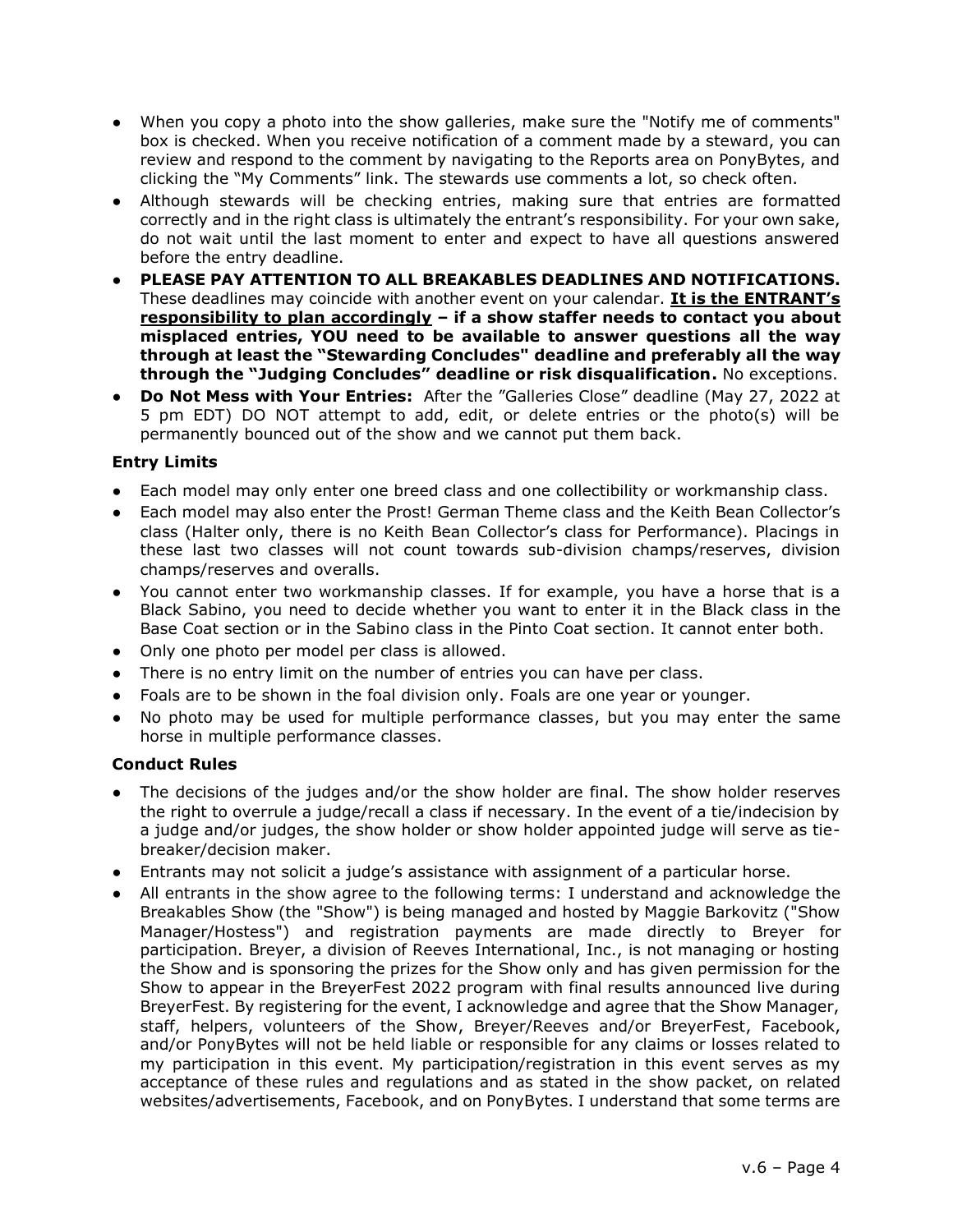subject to change and that I am responsible for making sure I understand any changes that may arise. I also understand that I will conduct myself in a professional manner and will not create a hostile showing environment for my fellow showers, judges, Show Manager, PonyBytes and/or Breyer/Reeves employees. I understand that creating a hostile showing environment will null and void my participation in the show, without refund/recourse. I understand that if I am under 18, I must have a parent sign my entry form as well as assist me with the show. I also understand I must be a VIP, All-Access, or Online Traditional Access ticket holder in order to show at Breakables at BreyerFest.

#### **Judging Criteria**

- Breed Classes are judged on anatomy, biomechanics, and conformation. Collectibility/Workmanship will not be used in these classes unless the judge has two horses of equal weight and uses collectibility/workmanship to break the tie. Collectibility classes will be judged on collectible characteristics such as rarity, age, condition, and desirability. Workmanship judges will consider technique, color selection, finish work and detailing. Performance considerations will include the horse's activity, and appropriateness, scale and fit of tack and props in relation to the class and horse.
- Judges can disqualify models depicting abusive training practices such as big lick Tennessee Walking horses.
- Subdivision and Division Champions and Reserves will be determined based on total points earned by each horse EXCEPT no Reserve Champion horse can place above its Champion's counterpart horse in either the breed, collectibility, or workmanship championship. No second place horse can place over a first place horse for callbacks for subdivision champs. Show staff will verify ALL champion/reserves and call a re-judge if needed. Each overall champion and reserve of its subdivision will receive a special cookie. This cookie can be picked up at the Breakables Meet 'N Greet, or mailed after BreyerFest (as applicable by ticket type), and it allows that horse to be considered for Overall Grands and Reserves. A horse does not become eligible for champion by winning a Prost! or Keith Bean class.
- Overall Grands and Reserves are determined by the collaboration of both the breed judge and the collectibility judge. At this point, all previous wins are taken into consideration, however, because both judges are now taking both breed & collectibility/workmanship into consideration, a reserve champ may be pinned over its champion if the horse overall was proven stronger by both judges.
- The winner of each Keith Bean Collector's class (5 or more horses for the collector's class) will be entered into the overall judging round to be judged by ALL judges. The show holder/manager/hostess will serve as tie breaker if needed. The winner's name will be engraved on the Keith Bean memorial plaque for 2022.
- The show holder or show holder appointed judge will serve as tie breaker/decision maker in the event a judge/judges has/have a tie or cannot come to an agreement on placement of sub division, breed/collect/work champs and/or Overall Champs.

#### **Double-Judged vs. Single-Judged Divisions**

- For each class in OF Americanware, OF Europeanware, OF Other Countryware, OF Resin/Cold-Cast Porcelain, and Small Production/Test, we will have actually have *two* classes, one with the suffix "B" for Breed and another with the suffix "C" for Collectibility You should enter your horse in both so that your horse can be judged on both bases. These divisions have two judges – one assigned to breed, one assigned to collectability.
- The OF Mini division has two separate classlists, one for breed and one for collectibility, with collectibility organized by manufacturer. You should enter your horse in one breed class and one collectibility class in this division. This division has one judge.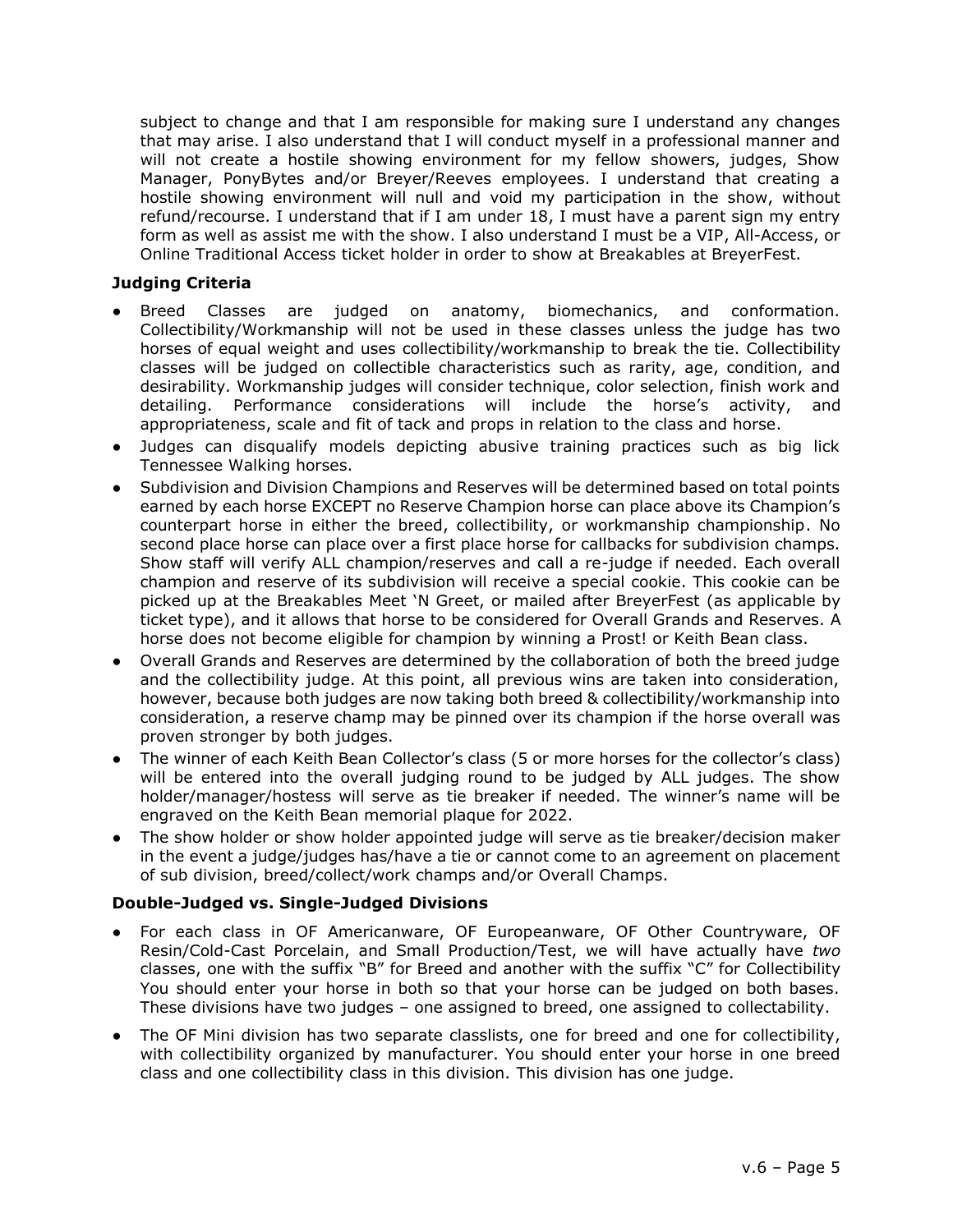- The Custom Glaze division has two separate classlists, one for breed and one for workmanship. The workmanship subdivision is organized by color. You should enter your horse in one breed class and one workmanship class in this division. This division has two judges – one assigned to breed and one assigned to color.
- The Performance division has one classlist and one judge. You may enter your horse in more than one performance class.
- The Karen Gerhardt division has one classlist and one judge and it will be double-judged on Breed (classes with suffix "B") and Workmanship (classes with suffix "W"). These classes are open to all horse sculpted and/or glazed by Karen Gerhardt. They are not permitted to enter any other division. They will not be eligible for an overall grand or reserve from Breyer. Awards for this small division TBA.
- See below regarding Fantasy, Unrealistic Color, and Blank de Clinky classes.

#### **Division and Specialty Class Definitions**

OF Americanware (51+ runs): This division includes all large production American pottery sold by potters/companies in the Americas (e.g. Canada, United States, Mexico, and all other Central and South American countries). Breyer, Hagen Renaker, Loza, Lakeshore, Marcherware bay Lirico, and Pour Horse are some examples of the potteries from this region.

OF Europeanware  $(51+$  runs): This division includes all large production pottery sold by potters/companies in Europe. Animal Artistry, Royal Doulton, Royal Worcester and Beswick are examples of these. All editions of Horsing Around chinas where the total run number produced was 51 or more, regardless of color breakdown, go here. This division includes all CURRENT OPEN EDITIONS at Animal Artistry regardless of how many were produced at the time of the show UNLESS it is LIMITED TO 50 PIECES OR LESS.

OF Other Countryware Division (51+ runs): This division includes all large production pieces that were sold by potters/companies in countries outside of the Americas and Europe including Asia, Australia and Africa.

OF Resin/Cold Cast Porcelain: This division includes all OF resins and cold cast porcelain sculptures regardless of run edition. Breyer resins, Starlight, Black Horse Ranch, and Northlight are examples of these.

Small Production & Test (runs ≤ 50/true OF tests): This division includes all small production editions where a total run of 50 copies or less were made and for true DOCUMENTED test colors of Original Finish pieces. All editions of Horsing Around chinas where total complete runs of 50 or less were produced go here. Also included are any closed runs of Animal Artistry where 50 or less were produced. This includes show special runs, event runs, etc. OF tests are placed here if the intent of the artist or factory is/was to produce the mold and color in an open run of two or more pieces. ( $\leq$  means less than or equal to.).

OF Mini (51+ runs): This division is for all little bit scale and smaller OF minis with runs larger than 51. All manufacturers both foreign and domestic can show here instead of the OF Americanware or OF Europeanware divisions. They CANNOT show in one of the larger OF divisions and the OF Mini division – you must pick ONE. Minis with runs 50 or less must show in the SPT division.

Custom Glaze: This division includes all one-of-a-kind custom glaze-fired horses, regardless of where they were manufactured. This includes all test pieces that an artist or factory has deemed a custom glaze color. Absolutely no cold painted chinas! ALL HORSING AROUND GALLERY PROOFS/OOAK/ARTIST PROOFS/CUSTOM ORDERS and ALL ANIMAL ARTISTRY RETAIL THERAPY HORSES NOT SPECIFICALLY NOTED AS PART OF AN OPEN EDITION OF 2 OR MORE HORSES SHOW IN CUSTOM GLAZED. Please use the free [Color Coat Guide by Lesli](https://equinetapestry.blog/wp-content/uploads/2020/07/NewColorCharts2020.pdf)  [Kathman](https://equinetapestry.blog/wp-content/uploads/2020/07/NewColorCharts2020.pdf) to enter your horses into the proper workmanship classes. If you have any questions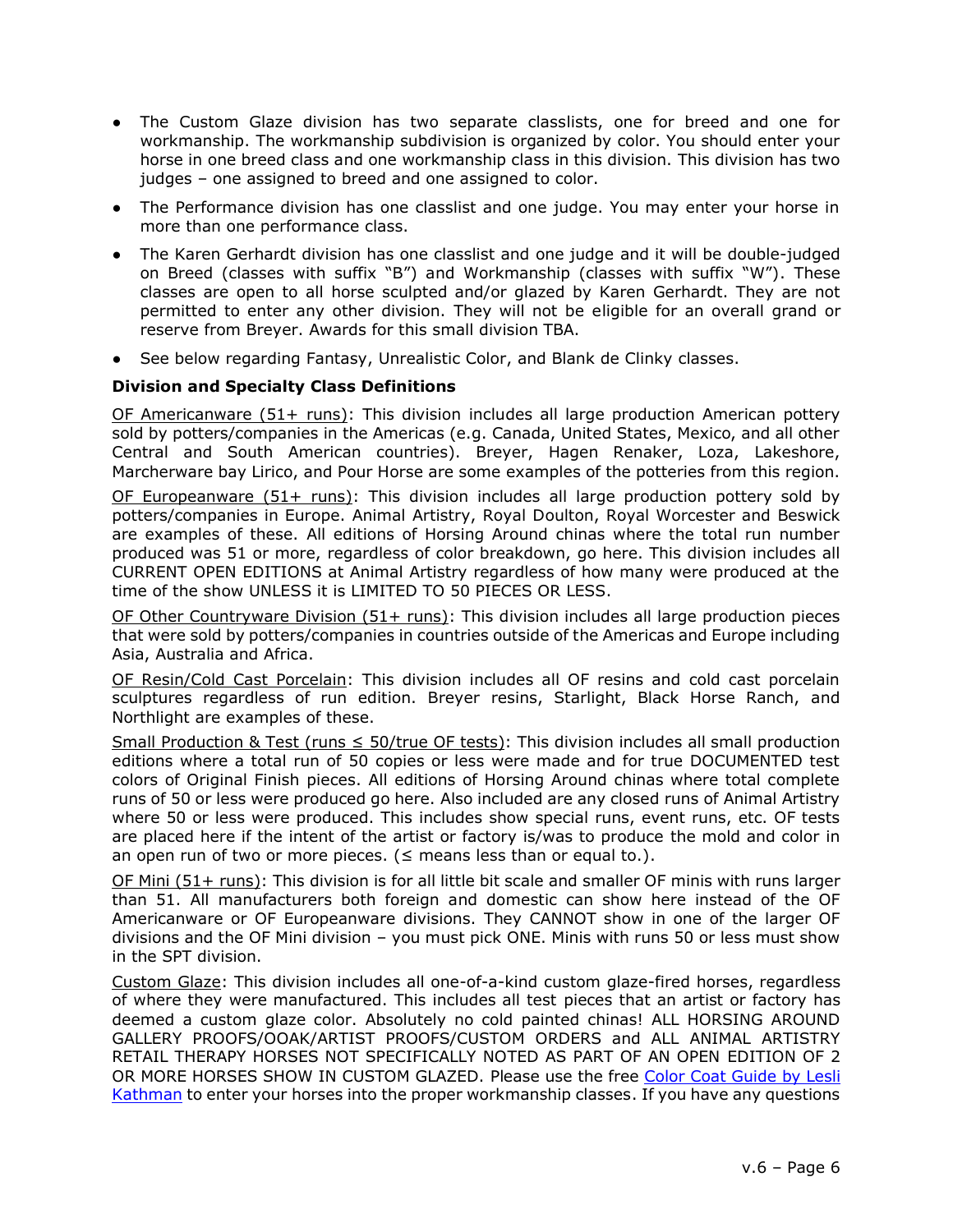on where a color goes, please do not guess; contact the show host for assistance. A minus (-) symbol in a class name means "or Less," and a plus symbol (+) means "or More."

Karen Gerhardt: This division includes all Karen Gerhardt-glazed chinas including sculptures other than her own. Winners in these classes are ineligible for overall champs and reserves.

Performance: Your horse may enter as many performance classes as you like. Molded On Tack Scene is a scene class specifically for horses with tack already molded onto the sculpture. No additional tack is required, but make sure your scene is appropriate to the horse.

Foal Classes: Foals can only enter foal classes. Foals are one year of age or younger.

Fantasy, Unrealistic Color, and Blank de Clinky classes will be judged only on the basis of collectibility (AME, EUR, OTH, SPT, MIN) or workmanship (CMG). All unrealistic-colored art glaze horses will show in Unrealistic Color classes. All unglazed bisques, stoneware, or clear glazed whiteware that are not fantasy equines or art glazed go in Blank de Clinky classes.

\*NEW\* BreyerFest Theme Class (2022 is Prost!): This is a fun theme class where you can get creative and have a fun German theme in addition to having your model in the photo. No special awards will be given out this year. Winners in these classes are ineligible for overall champs and reserves. You cannot alter your horse (e.g., changing the color from bay to blue in Photoshop or another photo editing program) in these classes, but you can add a fun background such as a polka band at Oktoberfest. No tack except in performance.

#### **Breed Type Definitions**

Here is a partial list of breed types and associated breeds. If you do not see your breed here, refer to the [NAMHSA Breed Cross Reference List.](https://namhsa.org/content/uploads/NAN2022/NAMHSA-Breed-Cross-Ref.pdf) Documentation for rare breeds and/or unusual colors/patterns is strongly recommended.

*Carriage:* Cleveland Bay, Dutch Harness Horse, Friesian, Gelderlander, Georgian Grande, Hackney Horse, Kladruber, Nonius, etc.

*Draft:* Clydesdale, Shire, Percheron, Canadian Horse, Belgian, Brabant, Suffolk Punch, American Cream Drafts, American Spotted Drafts, Sugarbush, Comtois, Noriker, etc.

*Fantasy:* Unicorns, Pegasi, etc. No non-equine headed horses permitted. Please refer to NAMHSA's [policies document](https://namhsa.org/content/uploads/forms/NAMHSAPolicies.pdf) for guidelines as to what is a "Fantasy Equine."

*Gaited:* Tennessee Walking Horse, Walkaloosa, Tiger Horse, Spotted Saddle Horse, Rocky Mountain Horse, Missouri Fox Trotters, etc.

*Light:* Arabians, part Arabians, Saddlebreds, Morgans, Marwari, etc.

*Other:* Donkeys, Mules, Zebras, Mongolian Wild Horse, Onager, Przewalski, Quagga, Tarpan, Gypsy Vanner, horses you forgot to enter earlier because you were too busy blabbing, drooling, etc (also known as the "Oh crap Class").

*Pony:* British Spotted Pony, Camargue, German Riding Pony, Hackney Pony, Haflinger, Icelandic, Norwegian Fjord, Shetland, Chincoteague, Falabella, Galiceno, Miniature Horse, Paint Pony, Quarter Pony, Pony of the Americas, Caspian, Australian Pony, Connemara, Dales, Dartmoor, Exmoor, Fell, Welsh (sections A-D), Highlands, etc.

*Spanish:* Andalusians, Lusitanos, Abaco Barb, Azteca, Spanish Colonials, Spanish Mustangs, Paso Fino, Peruvian Pasos, Criollos, Lipizzaner, etc.

*Sport:* Akhal Teke, American Warmblood, Appaloosa Sport Horse, Nez Perce Horse, Thoroughbred, Standardbred, Orlov Trotter, Shagya Arabian, Tersk, Waler, etc.

*Stock:* Quarter Horses, Appendix Quarter Horse, Appaloosa, Paint, Australian Stock Horse, Brumby, Bashkir Curly, Mustang (no Spanish), etc.

*Warmblood:* All warmbloods (MUST have a specific type of warmblood down for breed, generic "warmblood" on tags will be disqualified), Dutch Warmblood, Hanoverian, Holstein, Irish Draft, Knabstrup, Oldenburg, Selle Francais, Trakehner, etc.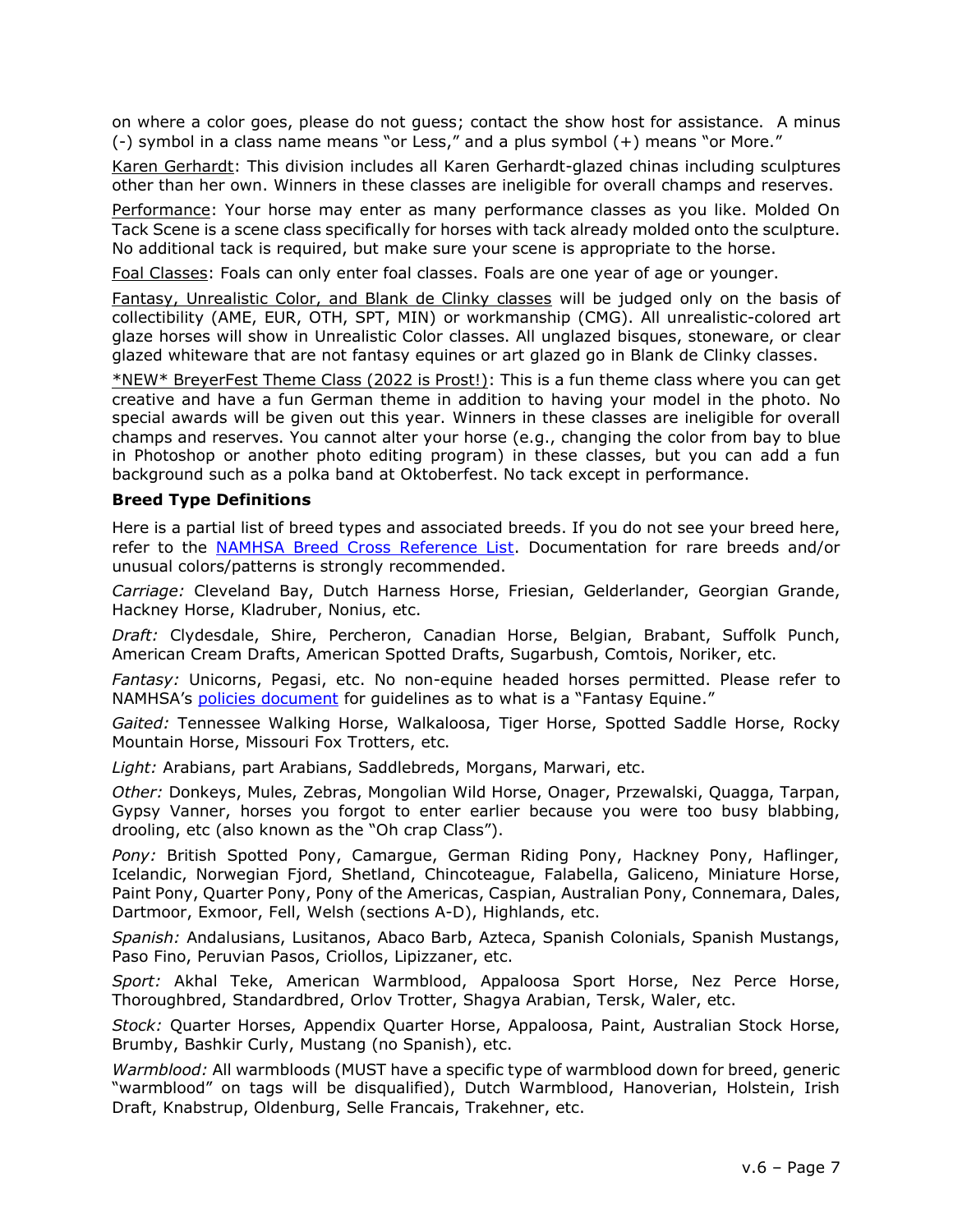#### **CLASSLIST OF Americanware**

AME 01 Arabian Foal AME 02 Morgan Foal AME 03 Stock Foal AME 04 Other Foal *AME 05 CH/RS FOAL* AME 06 Arabian AME 07 Morgan AME 08 Spanish AME 09 Gaited AME 10 Other Light *AME 11 CH/RS LIGHT* AME 12 Warmblood AME 13 Thoroughbred AME 14 Other Sport *AME 15 CH/RS SPORT* AME 16 Mustang AME 17 Other Patterned Stock AME 18 Other Solid Stock *AME 19 CH/RS STOCK* AME 20 British Pony AME 21 Other Pony *AME 22 CH/RS PONY* AME 23 Belgian AME 24 Other Draft *AME 25 CH/RS DRAFT* AME 26 Mule AME 27 Donkey AME 28 Other Pure/Part AME 29 Fantasy Equine AME 30 Blank de Clinky AME 31 Other Unreal Color *AME 32 CH/RS OTHER AME 33 CH/RS OVERALL* AME 34 Prost! German Theme AME 35 Keith Bean Collector's **OF Europeanware**

EUR 01 Light Foal EUR 02 Sport Foal EUR 03 Other Foal *EUR 04 CH/RS FOAL* EUR 05 Arabian EUR 06 Other Light *EUR 07 CH/RS LIGHT* EUR 08 Warmblood EUR 09 Thoroughbred EUR 10 Other Sport *EUR 11 CH/RS SPORT* EUR 12 Patterned Stock EUR 13 Solid Stock *EUR 14 CH/RS STOCK* EUR 15 British Pony EUR 16 Other Pony *EUR 17 CH/RS PONY* EUR 18 British Draft EUR 19 Other Draft EUR 20 Other Pure/Part

*EUR 21 CH/RS OTHER* EUR 22 Fantasy Equine EUR 23 Unrealistic color EUR 24 Blank de Clinky *EUR 25 CH/RS UNREALISTIC EUR 26 CH/RS OVERALL* EUR 27 Prost! German Theme EUR 28 Keith Bean Collector's **Other Countryware** OTH 01 Foal OTH 02 Light OTH 03 Sport OTH 04 Stock OTH 05 Pony OTH 06 Draft OTH 07 Other Pure/Part OTH 08 Fantasy Equine OTH 09 Blank de Clinky *OTH 10 CH/RS OTHER CW OTH 11 CH/RS OVERALL* OTH 12 Prost! German Theme OTH 13 Keith Bean Collector's **OF Resin/Cold-Cast Porcelain** RES 01 Foal RES 02 Light RES 03 Stock RES 04 Sport RES 05 Pony RES 06 Draft RES 07 Other Pure/Part RES 08 Fantasy Equine RES 09 Blank de Clinky RES 10 All OF Resin/CCP Tests *RES 11 CH/RS RESIN/CCP RES 12 CH/RS OVERALL* RES 13 Prost! German Class RES 14 Keith Bean Collector's **Small Production/Test** SPT 01 Foal *SPT 02 CH/RS FOAL* SPT 03 Arabian SPT 04 Spanish

SPT 05 Gaited SPT 06 Other Light *SPT 07 CH/RS LIGHT*  SPT 08 Warmblood SPT 09 Thoroughbred SPT 10 Other Sport *SPT 11 CH/RS SPORT*  SPT 12 Patterned Stock SPT 13 Solid Stock *SPT 14 CH/RS STOCK*  SPT 15 British Pony SPT 16 Other Pony *SPT 17 CH/RS PONY*  SPT 18 Shire SPT 19 Feathered Draft

SPT 20 Clean-legged Draft *SPT 21 CH/RS DRAFT*  SPT 22 Other Pure/Part SPT 23 Longear/Exotic SPT 24 Fantasy Equine SPT 25 Unrealistic Color SPT 26 Blank de Clinky *SPT 27 CH/RS OTHER SPT 28 CH/RS OVERALL* SPT 29 Prost! German Theme SPT 30 Keith Bean Collector's **OF Mini** *Breed Classes* MIN 01 Light Foal MIN 02 Sport Foal MIN 03 Stock Foal MIN 04 Pony/Draft Foal MIN 05 Other Pure/Part Foal *MIN 06 CH/RS FOAL* MIN 07 Arabian MIN 08 Morgan/Gaited MIN 09 Spanish *MIN 10 CH/RS LIGHT* MIN 11 Thoroughbred/STB MIN 12 Warmblood/Carriage *MIN 13 CH/RS SPORT* MIN 14 Patterned Stock MIN 15 Solid Stock *MIN 16 CH/RS STOCK* MIN 17 British Pony MIN 18 Other Pony *MIN 19 CH/RS PONY* MIN 20 Feathered Draft MIN 21 Clean-Legged Draft *MIN 22 CH/RS DRAFT* MIN 23 Longear/Exotic MIN 24 Other Pure MIN 25 Other Part *MIN 26 CH/RS OTHER MIN 27 CH/RS BREED Collectibility Classes* MIN 28 H-R CA MIN 29 H-R TN MIN 30 H-R Specialty Light MIN 31 H-R Specialty Draft MIN 32 H-R Specialty Sport MIN 33 H-R Specialty Pony MIN 34 H-R Specialty Other MIN 35 AAA Light MIN 36 AAA Draft MIN 37 AAA Sport MIN 38 AAA Other MIN 39 AAA Fantasy Realistic Color MIN 40 AAA Fantasy Unreal Color MIN 41 AAA Unrealistic Color MIN 42 Other Brand Mini *MIN 43 CH/RS COLLECTIBILITY*

*MIN 44 CH/RS OVERALL* MIN 45 Prost! German Theme MIN 46 Keith Bean Collector's **CM Glaze** *Breed Classes* CMG 01 Light Foal CMG 02 Stock Foal CMG 03 Pony Foal CMG 04 Draft Foal CMG 05 Longear/Exotic Foal CMG 06 Other Pure/Part Foal CMG 07 Miniature Horse Foal *CMG 08 CH/RS FOAL BREED* CMG 09 Arabian CMG 10 Spanish CMG 11 Gaited CMG 12 Other Light *CMG 13 CH/RS LIGHT*  CMG 14 Thoroughbred/STB CMG 15 Carriage CMG 16 Other Sport *CMG 17 CH/RS SPORT* CMG 18 Patterned Stock CMG 19 Solid Stock *CMG 20 CH/RS STOCK* CMG 21 Shetland CMG 22 British Pony CMG 23 Scandinavian Pony CMG 24 Other Pony (no SMs) CMG 25 Other Pony SMs *CMG 26 CH/RS PONY* CMG 27 British Draft CMG 28 Other Euro Draft CMG 29 Other Euro Draft Mini CMG 30 Other Draft *CMG 31 CH/RS DRAFT*  CMG 32 Other Pure CMG 33 Other Part CMG 34 Longear/Exotic *CMG 35 CH/RS OTHER CMG 36 CH/RS BREED Workmanship Classes* CMG 37 Base Coat Foal CMG 38 Grey Foal CMG 39 Dilute Foal CMG 40 Patterned Foal CMG 41 Other Realistic Foal CMG 42 Unrealistic Color Foal *CMG 43 CH/RS FOAL COLOR* CMG 44 Flaxen/Blond Chestnut CMG 45 Chestnut/Liver Chestnut CMG 46 Black/Smokey Black CMG 47 Bay CMG 48 Dark Bay/Brown *CMG 49 CH/RS BASE COAT* CMG 50 White/Fleabit – >80% white CMG 51 Med Grey – 50%-80% white CMG 52 Dark Grey  $-$  <50% white *CMG 53 CH/RS GREY* CMG 54 Palomino CMG 55 Buckskin CMG 56 Dun CMG 57 Silver/Mushroom CMG 58 Champagne/Pearl/2x Cream *CMG 59 CH/RS DILUTE* CMG 60 Sabino/White Spotting CMG 61 Frame CMG 62 Tobiano CMG 63 Splash CMG 64 Manchado CMG 65 Other/Combination Pinto *CMG 66 CH/RS PINTO* CMG 67 Dark-Headed Roan CMG 68 Rabicano CMG 69 Appaloosa - 50%- Spotted CMG 70 Appaloosa - 51%+ Spotted CMG 71 Brindle/Chimera/Somatic CMG 72 Pintaloosa CMG 73 Zebra/Other *CMG 74 CH/RS OTHER REAL. COLOR* CMG 75 Vintage Decorator CMG 76 Modern Decorator CMG 77 Fantasy *CMG 78 CH/RS UNREALISTIC COLOR CMG 79 CH/RS WORKMANSHIP CMG 80 CH/RS OVERALL* CMG 81 Prost! German Theme CMG 82 Keith Bean Collector's **Karen Gerhardt** KYG 01 Light KYG 02 Stock KYG 03 Sport KYG 04 Draft KYG 05 Pony KYG 06 Other *KYG 07 CH/RS OVERALL* KYG 08 Prost! German Theme KYG 09 Keith Bean Collector's **Performance** PER 01 Harness PER 02 Western Trail PER 03 Western Pleasure PER 04 Western Other Performance PER 05 English Over Fences PER 06 English Pleasure PER 07 English Other Performance PER 08 Costume PER 09 Tack Molded-On Scene PER 10 Other Performance *PER 11 CH/RS OVERALL* PER 12 Prost! German Theme *\*The upload menu lists classes in alpha order so divisions will appear in a different order.*